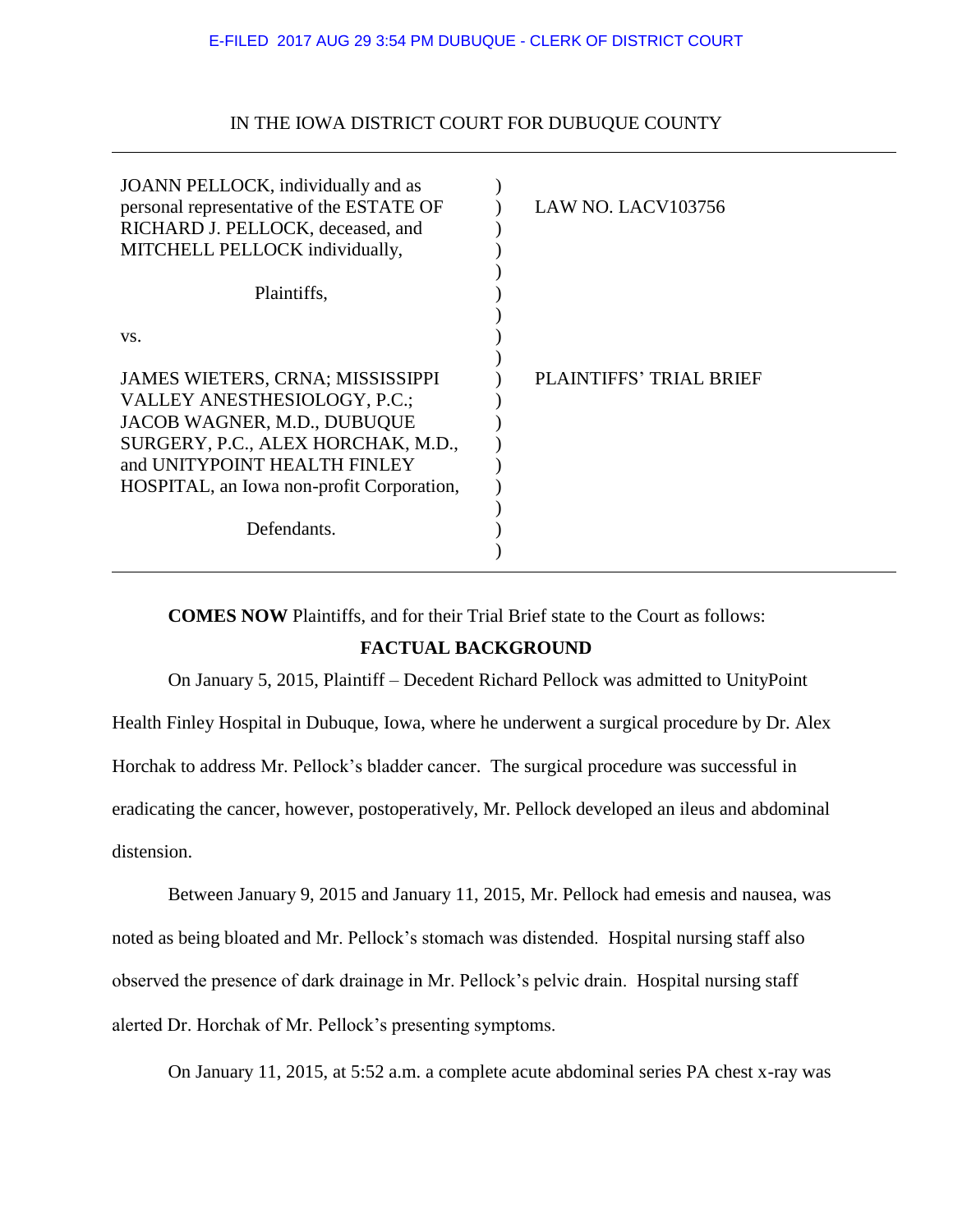ordered by Dr. Alex Horchak. The impression of the complete acute abdominal series PA chest x-ray by the radiologist, Dr. Adam Rulnick, was ileus versus partial small bowel obstruction with distended bowel loops with air-fluid levels seen. On January 11, 2015 at approximately 7:00 a.m., Dr. Adam Rulnick provided a preliminary report of his radiology impression of the complete acute abdominal series PA chest x-ray to Dr. Alex Horchak and/or Dr. Jacob Wagner.

On January 11, 2015, at approximately 6:03 a.m., Dr. Alex Horchak ordered an inpatient consultation to general surgery for Mr. Pellock to see Dr. Jacob Wagner. On January 11, 2015, at approximately 7:08 a.m., Mr. Pellock was seen in consultation by Dr. Jacob Wagner. Mr. Pellock reported to Dr. Jacob Wagner that he felt bloated during the examination. Dr. Jacob Wagner observed Mr. Pellock had a "significantly distended abdomen" during his examination of Mr. Pellock. Dr. Wagner, after consultation with Dr. Horchak, recommended Mr. Pellock undergo exploratory laparotomy surgery to rule out bowel injury or anastomotic leak.

Consequently, on January 11, 2015 at approximately 7:30 a.m., Mr. Pellock was admitted to the operating suite and after the induction of general anesthesia by James Weiters, CRNA, Mr. Pellock sustained a significant aspiration. James Weiters, CRNA, did not perform a preoperative evaluation of Mr. Pellock before induction of anesthesia.

Prior to Richard Pellock being intubated by James Weiters, CRNA, the defendants James Weiters, CRNA, Dr. Jacob Wagner, and Dr. Alex Horchak knew or should have known Mr. Pellock presented with nausea, a bloated and distended abdomen, distended bowl loops with air fluid levels, stool coming out of Mr. Pellock's Jackson-Pratt drain, and a full stomach and therefore, every precaution should have been taken to avoid aspiration at induction.

Nevertheless, the defendants James Weiters, CRNA, Dr. Jacob Wagner, and Dr. Alex Horchak did not pass a nasogastric tube into Mr. Pellock prior to the induction of general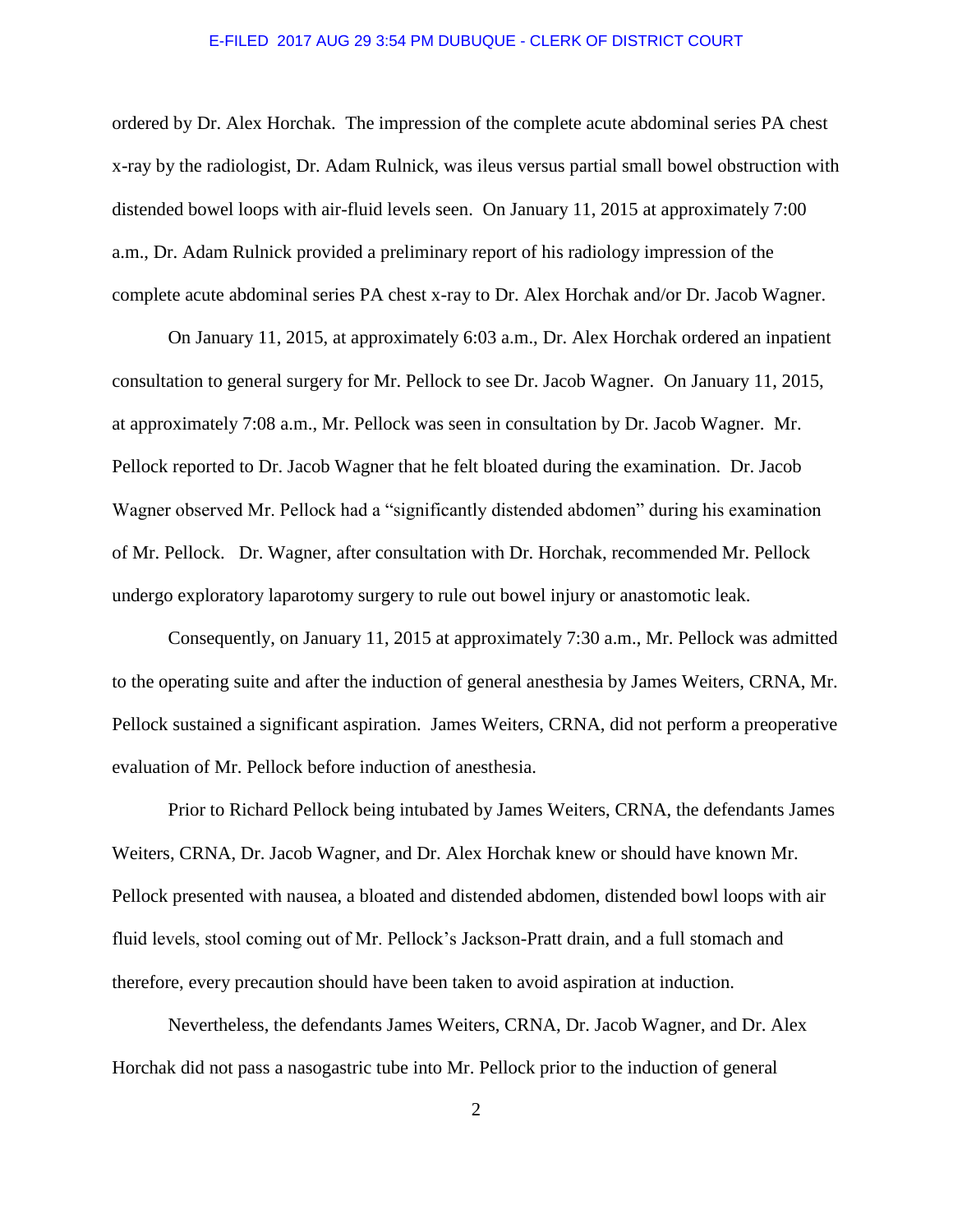anesthesia. James Weiters, CRNA, did not perform a rapid sequence induction of general anesthesia. James Weiters, CRNA, waited too long for the 1mg/kg of administered succinylcholine to take effect. James Weiters, CRNA, and Dr. Jacob Wagner did not order or perform diagnostic and therapeutic fiberoptic bronchoscopy of the tracheal bronchial tree after the emesis and aspirated was observed by him. James Weiters, CRNA, and Dr. Jacob Wagner did not order or obtain a chest X- ray of Mr. Pellock after the emesis and aspiration occurred.

Despite Mr. Pellock having aspirated, on January 11, 2015 at approximately 10:54 a.m., Dr. Jacob Wagner proceeded with surgical intervention and discovered an anastomotic leak in Mr. Pellock's bowel that he repaired. Postoperatively, Mr. Pellock developed hypoxia and hypotension and was transferred to the intensive care unit of UnityPoint Health Finley Hospital where he died of severe bilateral aspiration pneumonia because of aspiration of gastric contents into his lungs during anesthesia.

Mr. Pellock's acute hypoxic/hypercarbic respiratory failure was directly related to aspiration of gastric contents into his lungs during anesthesia. Richard Pellock was pronounced dead on January 11, 2015 at 11:00 a.m. by Dr. Jacob Wagner.

## **1. Medical Malpractice Claim Against James Wieters, CRNA and Mississippi Valley Anesthesiology, P.C.**

Defendant Mississippi Valley Anesthesiology, P.C. has admitted that Defendant James Wieters was an employee of Mississippi Valley Anesthesiology, P.C. and at all material times acted within the scope of his employment.

With respect to Plaintiff's negligence claim against Defendant Mississippi Valley Anesthesiology, P.C. and Defendant Mississippi Valley Anesthesiology, P.C. and James Wieters, Plaintiff must prove all of the following propositions: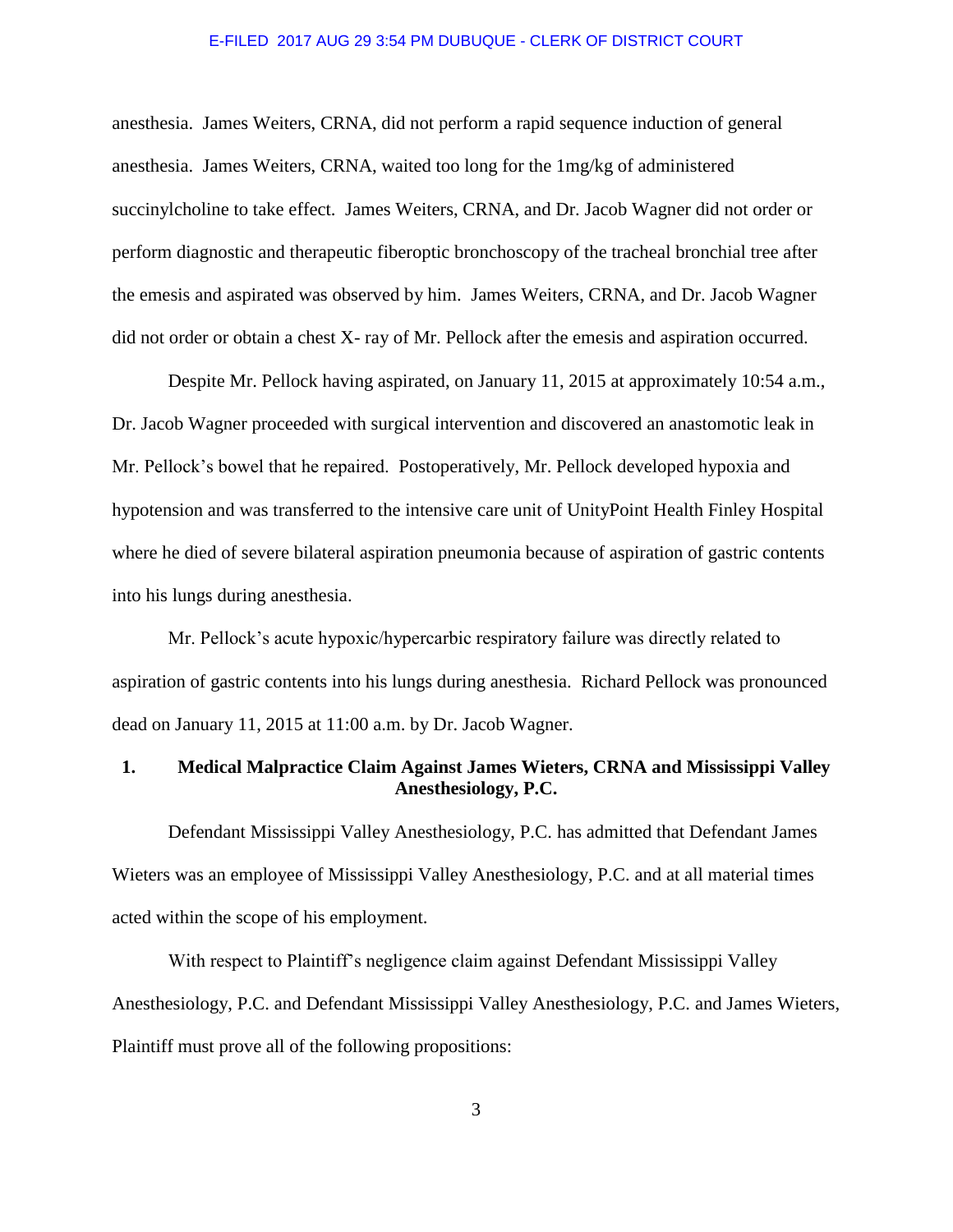1. James Wieters was negligent in one or more of the following ways:

a. Failing to pass a nasogastric tube into Richard Pellock preoperatively on January 11, 2015 when it was known or should have been known that Mr. Pellock had:

> (1) preoperative nausea and emesis; (2) a bloated and distended abdomen; (3) distended bowl loops with air fluid levels; (4) stool emanating from Mr. Pellock's pelvic drain; and (5) a full stomach.

b. Failing to perform rapid sequence induction of general anesthesia preoperatively on January 11, 2015.

c. Failing to order or perform diagnostic and therapeutic fiberoptic bronchoscopy of the tracheal bronchial tree after the emesis and aspirated was observed by him.

d. Failing to order or obtain a chest X-ray of Richard Pellock after the emesis and aspiration occurred, or

e. Waiting too long for the 1mg/kg of administered succinylcholine to take effect.

- 2. The negligence was a cause of damage to the plaintiff.
- 3. The amount of damage.

Iowa Civil Jury Instruction 1600.1 Negligence - Essentials For Recovery

# **II. Medical Malpractice Claim Against James Wagner, M.D. and Dubuque Surgery, P.C.**

Defendant Dubuque Surgery, P.C. has admitted that Dr. James Wagner was an employee

of Defendant Dubuque Surgery, P.C. at all material times and acted within the scope of his

employment.

With respect to Plaintiff's negligence claim against Dubuque Surgery, P.C. and Dr. James

Wagner Plaintiff must prove all of the following propositions:

1. James Wagner was negligent in one or more of the following ways:

 a. Failing to pass a nasogastric tube into Richard Pellock preoperatively on January 11, 2015 when it was known or should have been known that Mr. Pellock had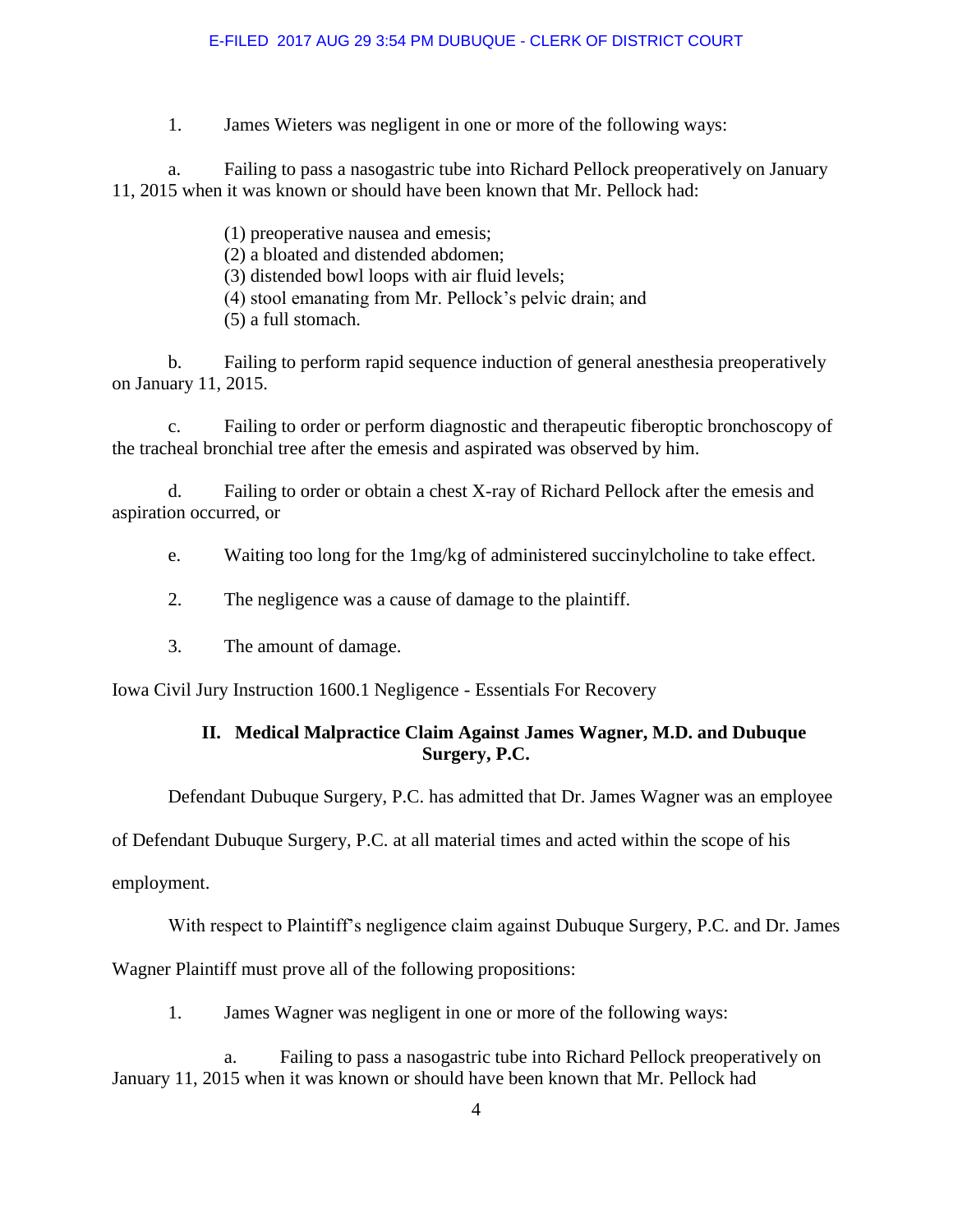- (1) preoperative nausea and emesis;
- (2) a bloated and distended abdomen;
- (3) distended bowl loops with air fluid levels;
- (4) stool emanating from Mr. Pellock's pelvic drain; and
- (5) a full stomach;

 b. Failing to order or perform diagnostic and therapeutic fiberoptic bronchoscopy of the tracheal bronchial tree after the emesis and aspiration occurred and/or was reported to him and/or to seek an immediate pulmonary consult to have the bronchoscope performed; or

 c. Failing to order or obtain a chest X-ray of Richard Pellock after the emesis and aspiration occurred and/or was reported to him.

- 2. The negligence was a cause of damage to the plaintiff.
- 3. The amount of damage.

Iowa Civil Jury Instruction 1600.1 Negligence - Essentials For Recovery

# **III. Medical Malpractice Claim Against Alex Horchak, M.D. and UnityPoint Health Finley Hospital**

Defendant UnityPoint Health Finley Hospital has admitted that Dr. Alex Horchak was an

employee of Defendant UnityPoint Health Finley Hospital at all material times and acted within

the scope of his employment.

With respect to Plaintiff's negligence claim against UnityPoint Health Finley Hospital

and Dr. Alex Horchak, Plaintiff must prove all of the following propositions:

1. Alex Horchak was negligent in one or more of the following ways:

Failing to pass a nasogastric tube into Richard Pellock preoperatively on January 11, 2015 when it was known or should have been known that Mr. Pellock had:

- (1) preoperative nausea and emesis;
- (2) a bloated and distended abdomen;
- (3) distended bowl loops with air fluid levels;
- (4) stool emanating from Mr. Pellock's pelvic drain; and
- (5) a full stomach.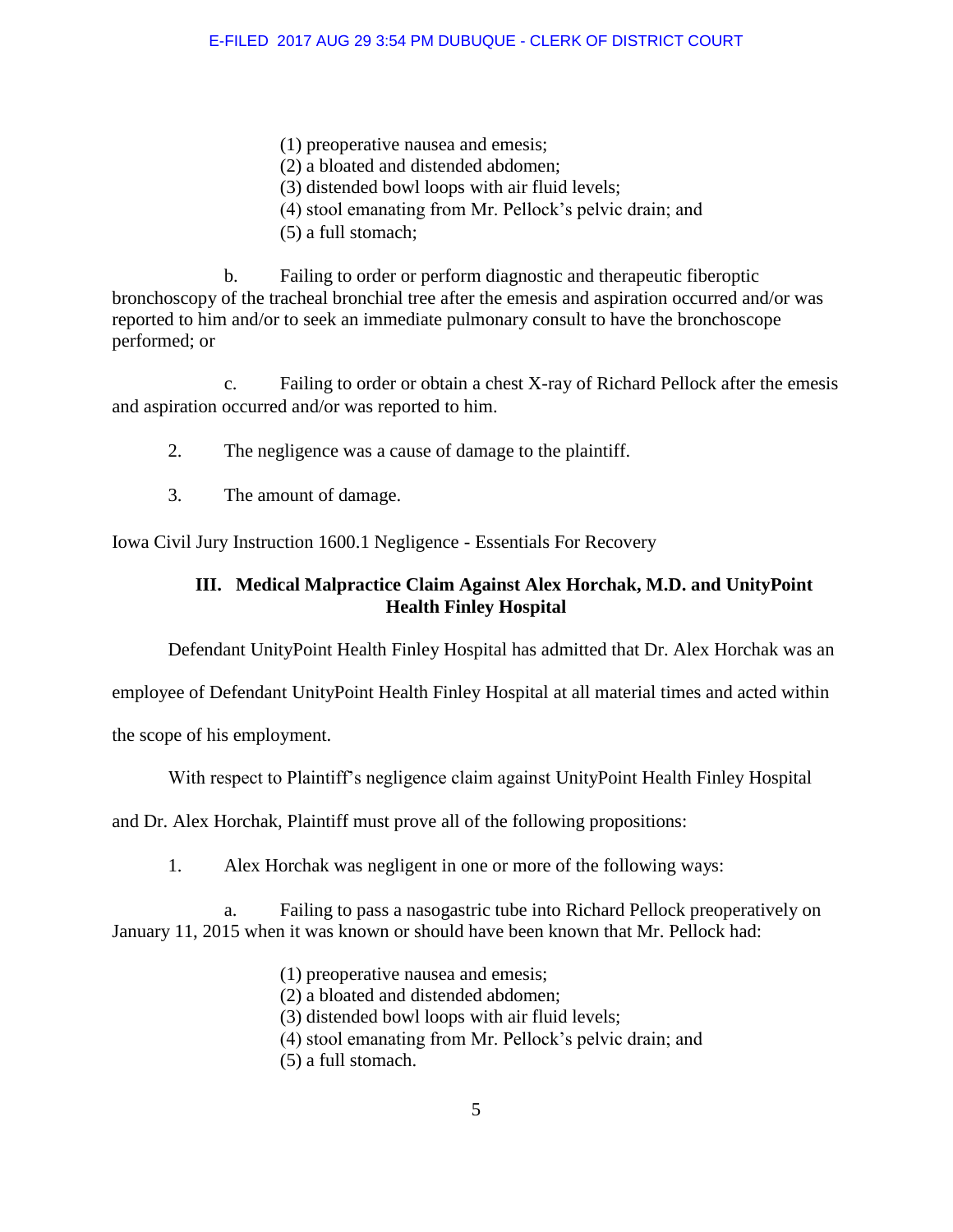b. Allowing Mr. Pellock to have liquid at approximately 6:00 a.m. on January 11, 2015.

- 2. The negligence was a cause of damage to the plaintiff.
- 3. The amount of damage.

Iowa Civil Jury Instruction 1600.1 Negligence - Essentials For Recovery

### **IV. Damages**

Richard Pellock died as a result of the Defendants' negligence. Plaintiff Joanne Pellock is seeking \$10,000,000.00 for past loss of spousal consortium. She is seeking \$15,000,000.00 for future loss of spousal consortium. Mitchell Pellock is seeking \$5,000,000.00 for the past loss of parental consortium and \$10,000,000.00 for the future loss of parental consortium.

By/s/ Dominic F. Pechota

 Dominic F. Pechota, AT0006175 Pechota Law Firm, PLC 415 East Fifth Street Waterloo, Iowa 50703 Ph: 319-232-6495 Fax: 319-232-6492 Email: dominic@pechotalaw.com

Original filed. Copy to:

 Frederick T. Harris, Esq. Kellen B. Bubach, Esq. Finley Law Firm, P.C. 600 Walnut Street 1700 Hub Tower Des Moines, IA 50309

cc: Jennifer E. Rinden Shuttleworth & Ingersoll, P.C. 500 U.S. Bank Bldg., P.O. Box 2107 Cedar Rapids, IA 52406

> Robert V. P. Waterman, Jr., Esq. Lane & Waterman, LLP